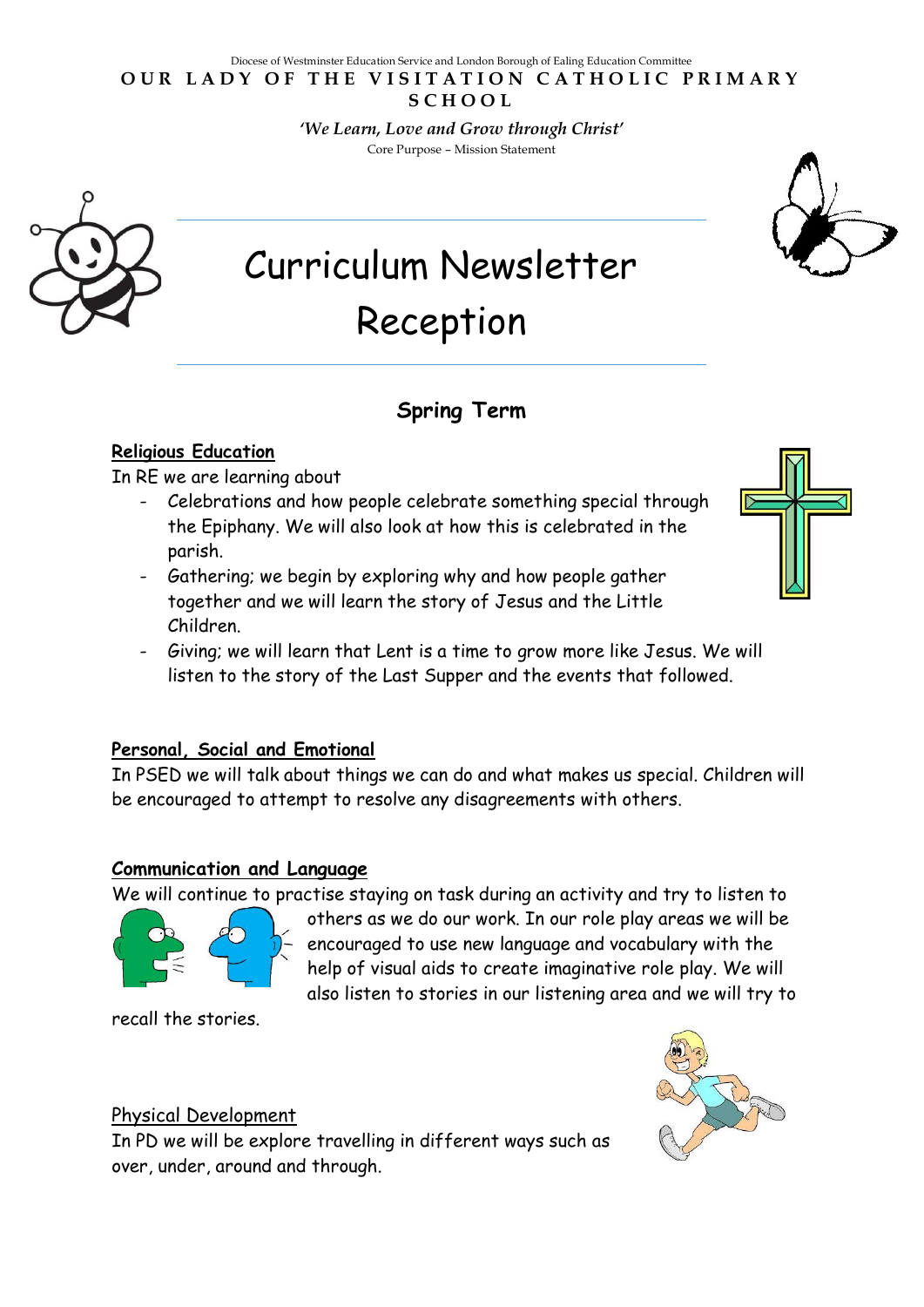#### Diocese of Westminster Education Service and London Borough of Ealing Education Committee **OUR LADY OF THE VISITATION CATHOLIC PRIMARY S C H O O L**

*'We Learn, Love and Grow through Christ'*  Core Purpose – Mission Statement

that we can hold our pencils properly we will do lots of writing.

We will continue to read words and simple sentences using our phonics. Rhyming words will be introduced and we will find words that rhyme with other words that we know by changing the beginning of the word. Now

# Mathematics

**Literacy**

In Mathematics we will explore money, using 1p coins to pay for items. We will also begin to compare length using key vocabulary short, shorter, shortest and long, longer, longest. Towards the end of the term, we will start our learning of number bonds up to 10.



## Understanding the world



We are learning about similarities and differences in the world and how things change. We are currently using the Interactive White Board and class computers to support our computing skills and we will be starting to use the beebots very soon.

## Expressive arts and design

In Music we are learning new songs that link with our current topic. We will use percussion instruments during our music lessons and develop our understanding of rhythm. We will be exploring different textures in art, using a variety of materials to create new effects.



## Topic

Our topics are planned around the children's interests and as a result the theme might change slightly over the coming weeks. Our general themes for this term our 'Who Helps Me?', 'What is a Traditional Tale?' and 'Easter'.